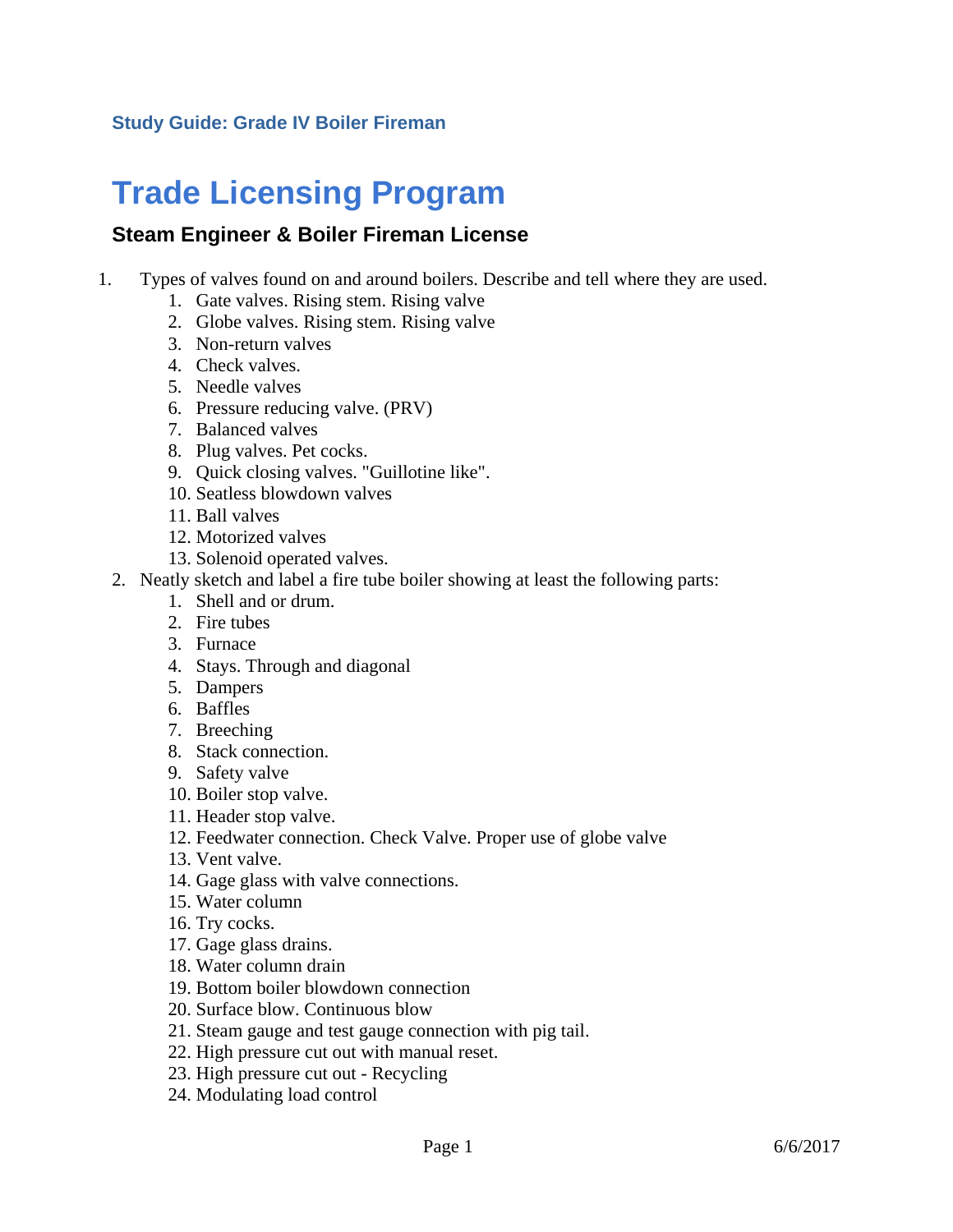- 25. Water level control. Choice of float, Thermostatic, or Vapor pressure types
- 26. Flame failure device
- 3. Describe circulation in a steaming boiler to include the following:
	- 1. The effect on the water level when a normal load is applied to include what is actually taking place with the water and steam generation in the boiler. Take the description step by step from the application of the load, the resultant drop in boiler pressure, the immediate reaction in the boiler and the follow-up action of the combustion controls and feedwater controls to meet the new load demands.
	- 2. Consider the same steps when the load is dropped.
	- 3. Describe the danger caused by loading a steaming boiler too rapidly.
	- 4. Describe the action in the steaming boiler if the feedwater and fuel were shut off immediately - say a power outage or a complete securing of the system.

Note: In the discussion, describe what is actually physically taking place in the water and steam in the boiler in both the liquid and steam bubble forming parts of the boiler.

- 4. Discuss the indications of faulty gage glass readings. Tell how the "water bounce in the gage glass" indicates possible pluggage. Give step-by-step procedure to properly clear connections to the gage glass. Discuss what will happen if the top valve to the gage glass is closed. Describe proper procedure to replace a gage glass on a steaming boiler to include safety precautions.
- 5. Define an interlock and a relay and a sample of their use in boiler controls.
- 6. List the steps to follow in putting a boiler on the line starting with an empty boiler.
- 7. Discuss gage pressure, vacuum pressure, furnace draft pressure, and absolute pressure measurements. What are the terms or units and what is their relationship to atmospheric pressure.
- 8. Describe a water level control to include how the level is determined and how this information gets from the level device to the point of use. The following lists some devices.
	- 1. Float (McDonnell Miller)
	- 2. Thermostatic (Copes)
	- 3. Vapor pressure (Bailey)
	- 4. Differential pressure (DP Cell)
- 9. Describe the operation of the following flame failure indicating devices:
	- 1. Lead sulfide cell. (Fireye)
	- 2. Flame rod (Rectification by flame)
	- 3. Ultra Violet Flame (UV Cell)
- 10. Define the following heat energy terms:
	- 1. Sensible heat How measured.
	- 2. Latent heat How measured and relationship to pressure.
	- 3. British thermal unit (BTU)
	- 4. Therms
- 11. Give examples of the following heat transfer terms:
	- 1. Radiation Convection Conduction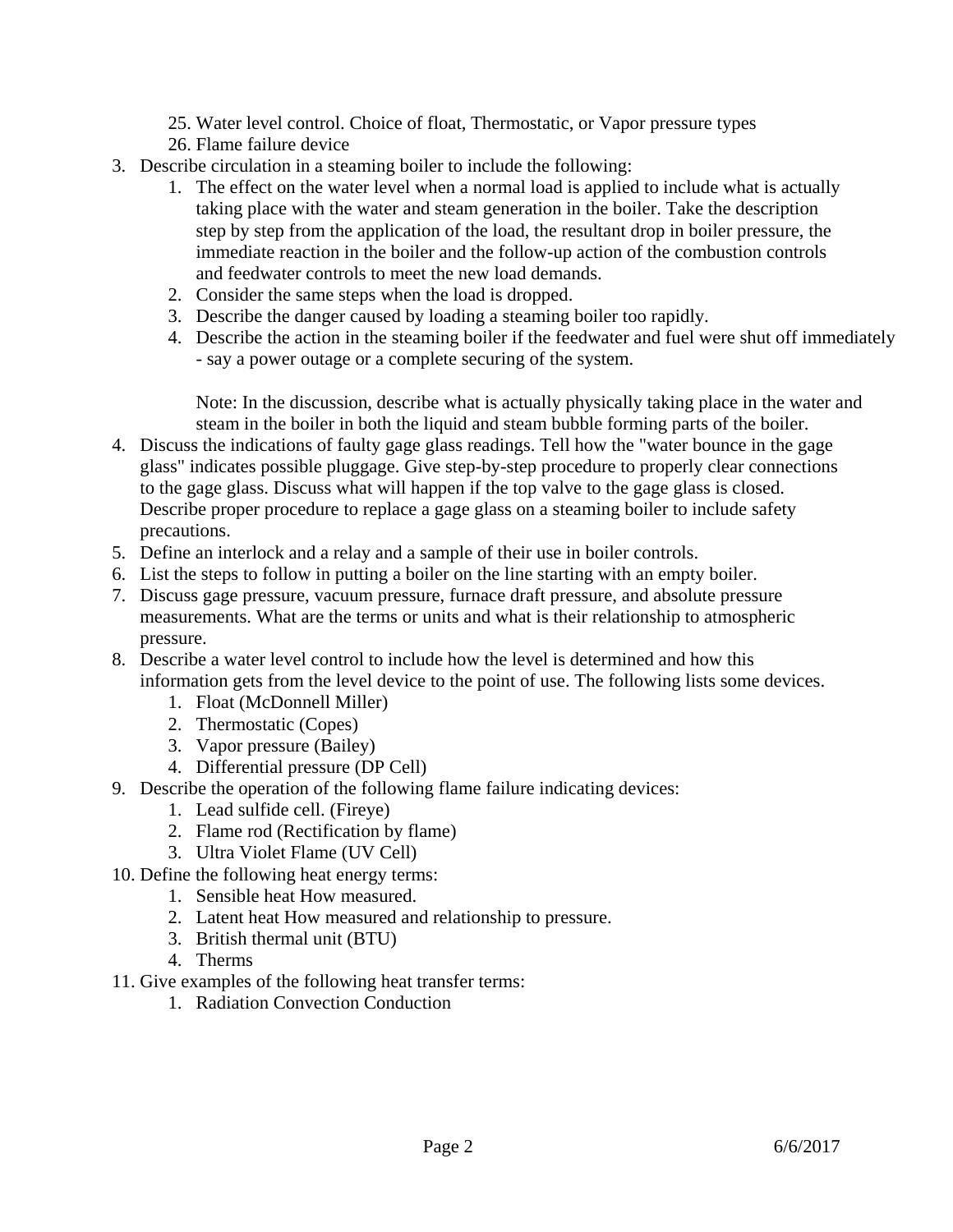- 12. Steam Characteristics
	- 1. Boiling point temperature. Discuss the effect of pressure.
	- 2. Steam volume per lb. Discuss the effect of pressure and a comparison with a pound of water under the same conditions.
	- 3. Note the change in Btu's per pound of steam at different pressures.
	- 4. Describe superheated steam and discuss reasons for superheating steam.
	- 5. Define steam quality.
- 13. Fuel commonly used in Seattle.
	- 1. Fuel oil grades and Btu's per lb.
	- 2. Natural gas. Btu's per cu. ft
- 14. Furnace draft and combustion air. Discuss how it is obtained
	- 1. Stack
	- 2. Induced Draft Fan
	- 3. Forced Draft Fan
	- 4. Dampers
	- 5. Balanced draft.
- 15. Furnace pressure
	- 1. Describe means for measuring.
	- 2. Means for controlling
	- 3. Discuss a negative pressure and a positive pressure furnace.
- 16. Describe natural gas and fuel oil supply systems.
	- 1. The reason for maintaining proper fuel air ratio to obtain efficient combustion. The effect of too little air and excess air
	- 2. Products of combustion. Carbon Monoxide (CO; Carbon Dioxide (CO<sub>2</sub>); Water (H<sub>2</sub>O); Sulfur Dioxide (SO<sub>2</sub>); Sulfur Trioxide (SO<sub>3</sub>); Nitrogen Oxides (NO<sub>X</sub>); Water (H<sub>2</sub>O)
	- 3. Good combustion requirements:
	- 1. Time-temperature -turbulence
	- 2. Means of determining good combustion. Stack observation. O2 Meter. CO2 Meter. Flame observation Ringleman chart.
- 17. Means of ignition
	- 1. Hand torch. High voltage electric spark. Pilot gas
- 18. Proper boiler and furnace maintenance
	- 1. Periodic cleaning of water side
		- 1. Proper feedwater treatment
		- 2. Bottom blow
		- 3. Steam drum continuous blow.
	- 2. Fire side
		- 1. Brick and baffle maintenance.
		- 2. Thorough tube cleaning
		- 3. Proper soot blower adjustment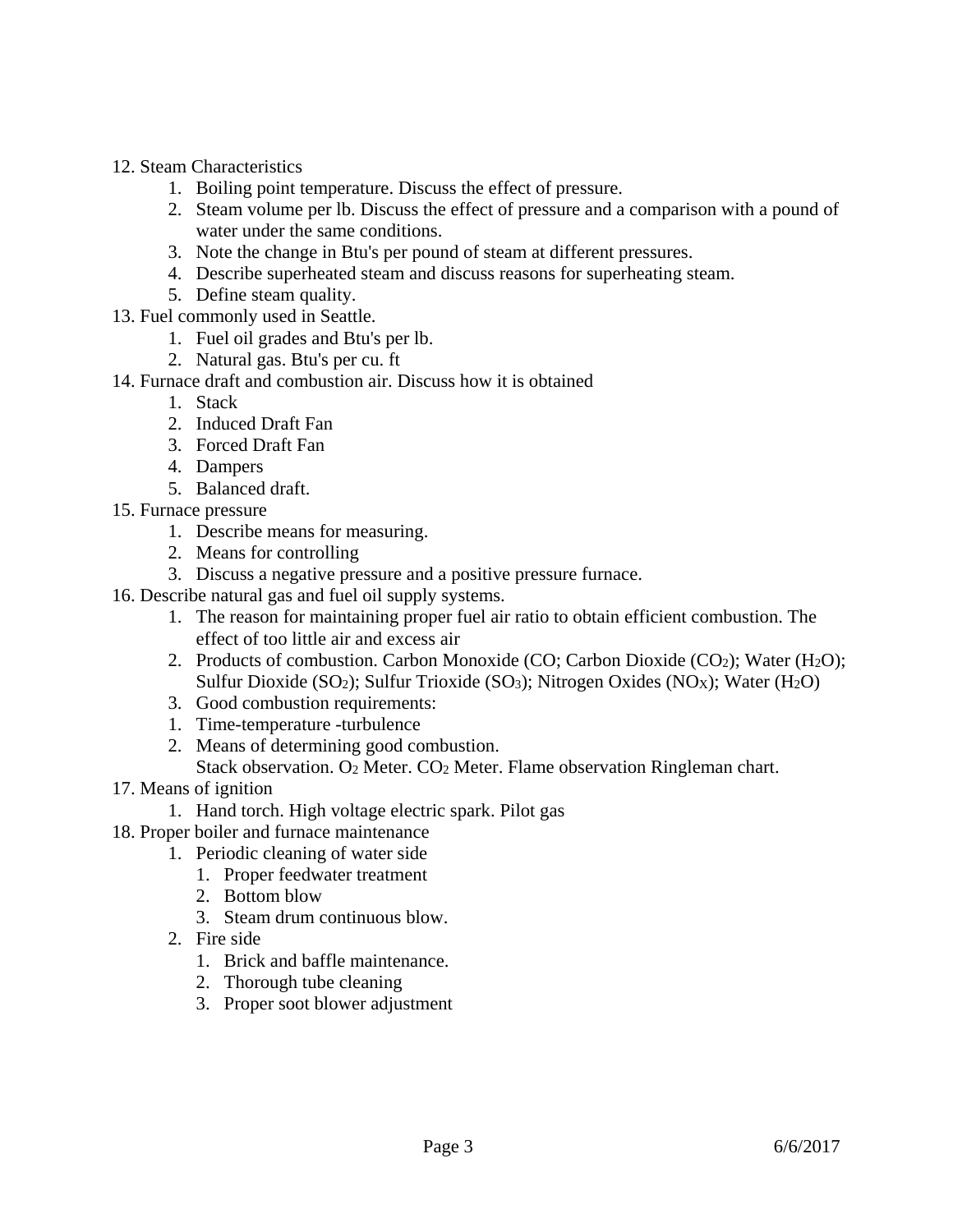19. Proper safety procedures to follow:

- 1. Describe action in case of boiler over-pressure.
- 2. Discuss action to take in case of low water.
- 3. Discuss action to take to reduce the chance of a furnace explosion.
- 4. Discuss safety valve testing for the boiler.
- 20. Control system using changes in boiler pressure.
	- 1. On and off control
	- 2. Modulating control
		- 1. Modulating device for sensing boiler pressure changes
		- 2. Modulating motor controlled by modulating device.
		- 3. The motor controls the fuel feed and air damper according to demand by means of cams and levers/
- 21. Discuss the location and use of safety and limiting devices on the boiler / furnace.
	- 1. Manual reset over pressure sensing device.
	- 2. Recycling over-pressure control (on-off control)
	- 3. Modulating boiler pressure sensing load for combustion control
	- 4. Low water cutout Recycling
	- 5. Low water cutout Manual reset.
	- 6. Hi-gas pressure shut down with manual reset.
	- 7. Low-gas pressure shut down with manual reset.
	- 8. Blower proving sensor / combustion air switch / sail switch, etc.
	- 9. Furnace pressure sensing for positive furnace pressure
	- 10. Low fuel oil temperature on some furnaces.
	- 11. Low fuel oil pressure.
	- 12. Flame failure
	- 13. Programmed purge
- 22. Describe a boiler feedwater cycle including the following:
	- 1. The hot well and hot well pumps
	- 2. The deaerating feedwater heaters
	- 3. The centrifugal pump and include proper starting procedure, proper hook-up and discuss the necessity of a recirculation line.
	- 4. The basic principle of a duplex and simplex feedwater pump.
- 23. Miscellaneous.
	- 1. Discuss water hammer and ways that it can be caused.
	- 2. Name different types of steam and water traps and where used.
- 24. Information shown on boiler permit (Certificate of Inspection) and office of issue.
	- 1. Working pressure of the boiler
	- 2. Location or address of boiler
	- 3. Grade of operator license required to operate the boiler.
	- 4. Kind of boiler
	- 5. Boiler identifying numbers